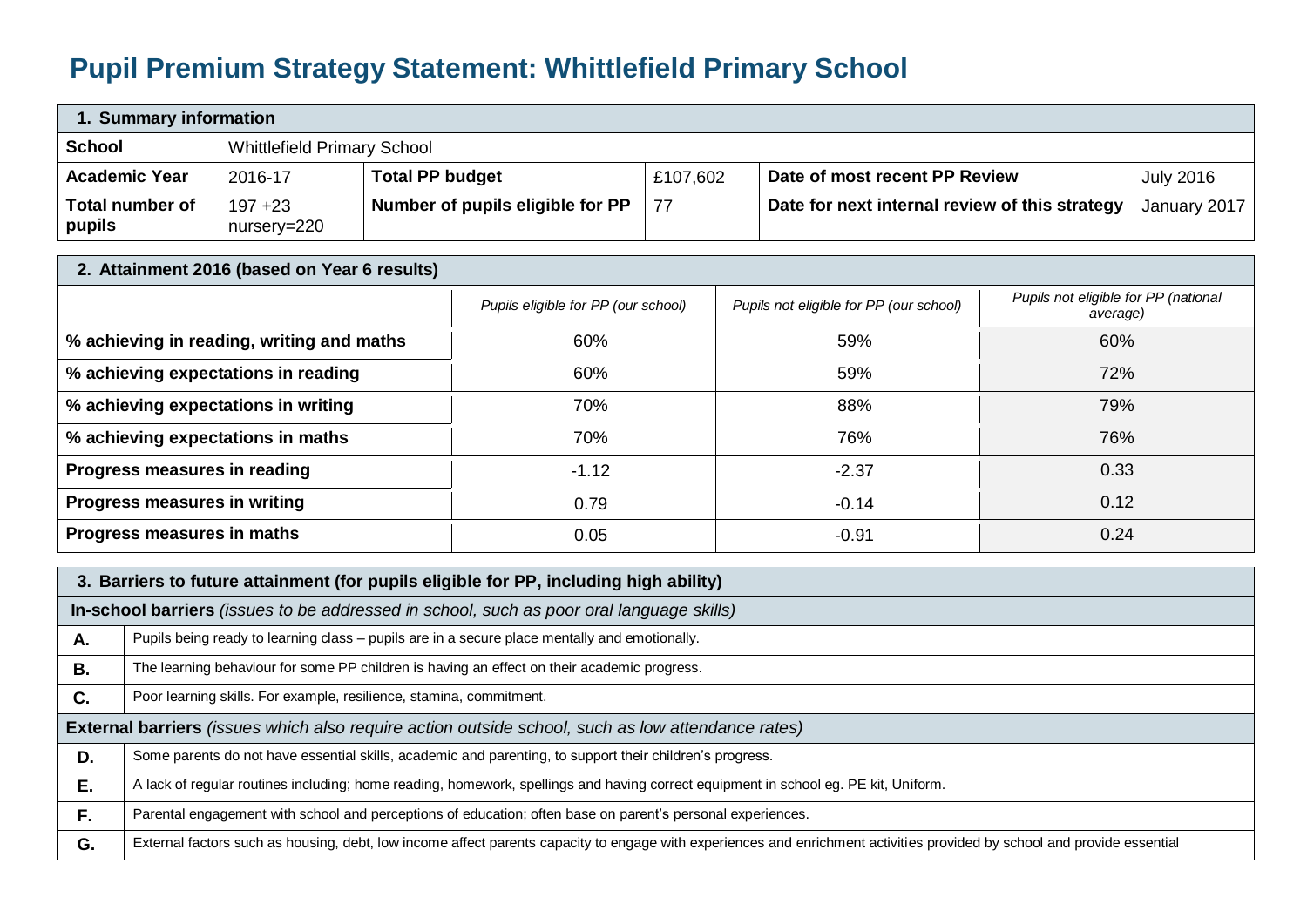|           | requirements for school. i.e. uniform.                                                                                        |                                                                                                                                                                                                                                                                                                                                                                                                                        |  |  |  |  |
|-----------|-------------------------------------------------------------------------------------------------------------------------------|------------------------------------------------------------------------------------------------------------------------------------------------------------------------------------------------------------------------------------------------------------------------------------------------------------------------------------------------------------------------------------------------------------------------|--|--|--|--|
| Η.        | High percentage of families fleeing from domestic violence without support networks or access to support.                     |                                                                                                                                                                                                                                                                                                                                                                                                                        |  |  |  |  |
| ı.        | High percentage of families who require a multi-agency approach to provide early help.                                        |                                                                                                                                                                                                                                                                                                                                                                                                                        |  |  |  |  |
| J.        | Low aspirations about what can be achieved and how to be successful and limited access to positive role models.               |                                                                                                                                                                                                                                                                                                                                                                                                                        |  |  |  |  |
|           | <b>4. Desired outcomes</b>                                                                                                    |                                                                                                                                                                                                                                                                                                                                                                                                                        |  |  |  |  |
|           | Desired outcomes and how they will be measured                                                                                | Success criteria                                                                                                                                                                                                                                                                                                                                                                                                       |  |  |  |  |
| Α.        | Children can access learning in class because their<br>physiological, safety, belongingness and self esteem needs<br>are met. | All staff are trained in attachment, behaviour support and SEND and have strategies in place to support<br>individual children.<br>Targeted interventions for self-esteem, confidence, lack of engagement are having a positive impact on<br>progress.<br>Breakfast club provides a positive start to the day which enables PP children to access learning.<br>The behaviour policy is embedded and used consistently. |  |  |  |  |
| <b>B.</b> | Gaps in learning are accurately identified and interventions are<br>well matched to needs.                                    | Formative assessment demonstrates gaps which have been addressed.<br>Gaps for PP children are closing and they are making at least expected progress.                                                                                                                                                                                                                                                                  |  |  |  |  |
| C.        | Children experience a wide range of social/cultural and<br>sporting experiences.                                              | There is a plan in place which provides opportunities for all PP children across the year.<br>PP Children have access to additional, after school clubs and experiences.                                                                                                                                                                                                                                               |  |  |  |  |
| D.        | Children's attitude and behaviour for learning improves.                                                                      | Monitoring and evaluation demonstrates calming learning environment and higher rates of engagement<br>for PP children.                                                                                                                                                                                                                                                                                                 |  |  |  |  |
| Ε.        | Parental engagement improves.                                                                                                 | There is an increase in the number of parents attending parents evenings and information sessions.                                                                                                                                                                                                                                                                                                                     |  |  |  |  |
| F.        | Parents develop their skills and are more able to support their<br>children.                                                  | Parents are offered parenting courses.<br>SLT provided workshops on key learning for parents. i.e. phonics, maths, reading etc.                                                                                                                                                                                                                                                                                        |  |  |  |  |
| G.        | Families are supported by a multi-agency approach.                                                                            | The pupil support manager identifies pathways for families.<br>There are clear pathways for parents facing difficulties.<br>The CAF process is used effectively to support families.                                                                                                                                                                                                                                   |  |  |  |  |
| Η.        | Children and parents have positive aspirations for their futures.                                                             | The school vision is embedded and children understand the concept of Dream, Believe, Achieve.                                                                                                                                                                                                                                                                                                                          |  |  |  |  |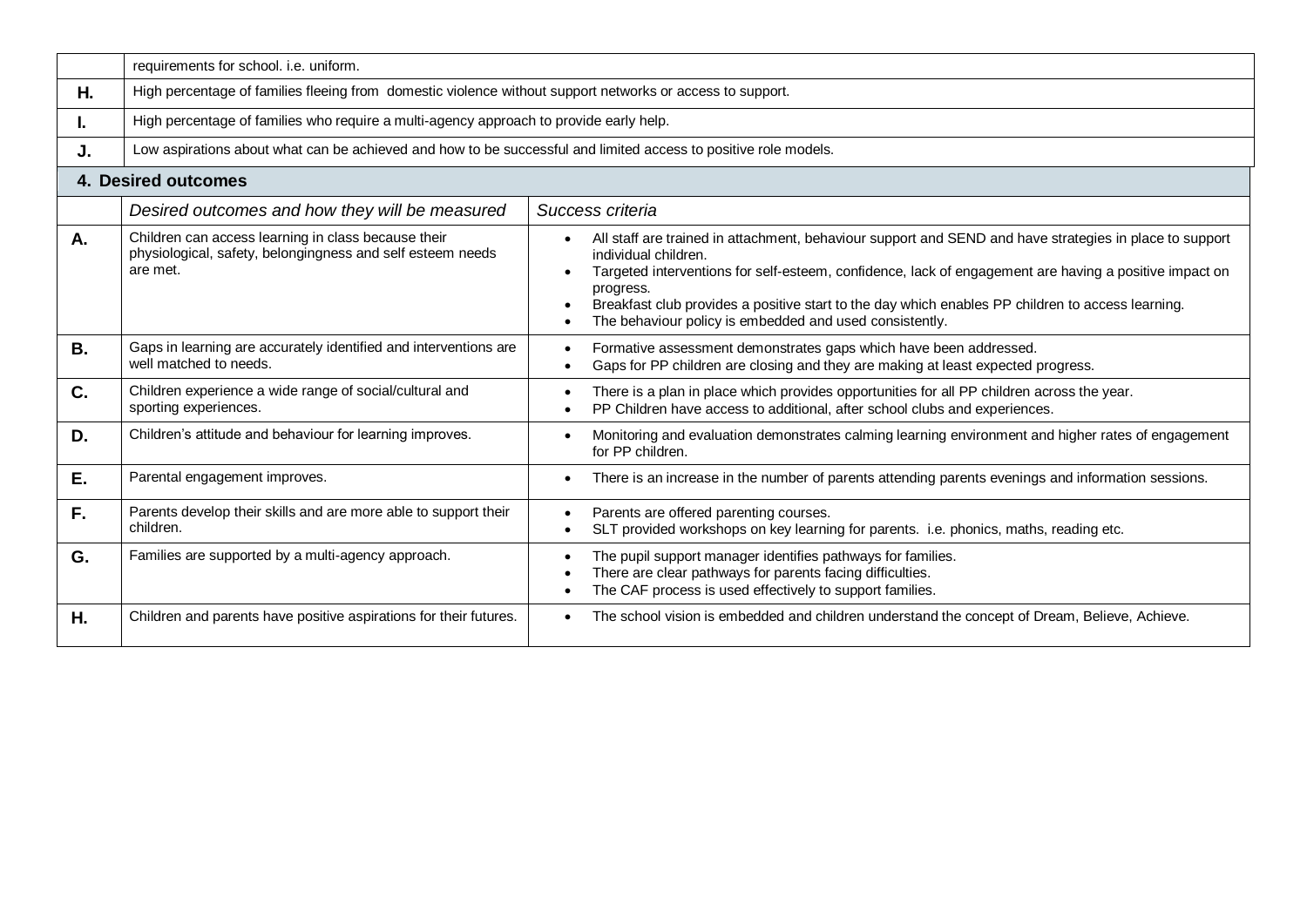| 5. Planned expenditure                                                                                                                                            |                                                                                                                                                                           |                                                                                                                                                                                                                                                                                                                                                                                                                                                                                              |                                                                                                                                                                      |                                              |                                                                                   |  |  |
|-------------------------------------------------------------------------------------------------------------------------------------------------------------------|---------------------------------------------------------------------------------------------------------------------------------------------------------------------------|----------------------------------------------------------------------------------------------------------------------------------------------------------------------------------------------------------------------------------------------------------------------------------------------------------------------------------------------------------------------------------------------------------------------------------------------------------------------------------------------|----------------------------------------------------------------------------------------------------------------------------------------------------------------------|----------------------------------------------|-----------------------------------------------------------------------------------|--|--|
| Academic year                                                                                                                                                     | 2016-17                                                                                                                                                                   |                                                                                                                                                                                                                                                                                                                                                                                                                                                                                              |                                                                                                                                                                      |                                              |                                                                                   |  |  |
| The headings below demonstrate how we are using the pupil premium to improve classroom pedagogy, provide targeted support and support whole<br>school strategies. |                                                                                                                                                                           |                                                                                                                                                                                                                                                                                                                                                                                                                                                                                              |                                                                                                                                                                      |                                              |                                                                                   |  |  |
| i. Quality of teaching for all                                                                                                                                    |                                                                                                                                                                           |                                                                                                                                                                                                                                                                                                                                                                                                                                                                                              |                                                                                                                                                                      |                                              |                                                                                   |  |  |
| <b>Desired outcome</b>                                                                                                                                            | Chosen action /<br>approach                                                                                                                                               | What is the evidence and rationale for this<br>choice?                                                                                                                                                                                                                                                                                                                                                                                                                                       | How will you ensure it is<br>implemented well?                                                                                                                       | <b>Staff lead</b>                            | When will<br>you<br>review<br>implemen<br>tation?                                 |  |  |
| To use CPD to ensure<br>teaching is of an<br>excellent standard.                                                                                                  | To facilitate a programme<br>of targeted CPD per year<br>focused for teachers and<br>support staff.                                                                       | July 2016 DfE Standards for Teachers' professional<br>development for teachers states that:<br>Professional development must be prioritised by school<br>leadership.                                                                                                                                                                                                                                                                                                                         | The monitoring and evaluation<br>timetable will evaluate the impact<br>and focuses on disadvantaged<br>children.<br>All foci are part of School<br>Improvement Plan. | Headteacher                                  | Half-termly<br>in line with<br>the quality<br>assurance<br>timetable.<br>£4000.00 |  |  |
| For PP children,<br>including the most able,<br>to make at least<br>expected progress.                                                                            | Teacher to pupil ratio to be<br>increased to allow for<br>additional teaching groups<br>and intervention.                                                                 | Sutton Trust found that, The effects of high quality<br>teaching are especially significant for pupils from<br>disadvantaged backgrounds: over a school year. These<br>pupils gain 1.5 years' worth of learning with very effective<br>teachers.                                                                                                                                                                                                                                             | The monitoring and evaluation<br>timetable will evaluate the impact<br>and focuses on disadvantaged<br>children.<br>All foci are part of School<br>Improvement Plan. | Headteacher<br>/ Pupil<br>Support<br>Manager | Half-termly<br>in line with<br>the quality<br>assurance<br>timetable.<br>£6000.00 |  |  |
|                                                                                                                                                                   |                                                                                                                                                                           |                                                                                                                                                                                                                                                                                                                                                                                                                                                                                              |                                                                                                                                                                      | <b>Total budgeted cost</b>                   | £10,000.00                                                                        |  |  |
| ii. Targeted support                                                                                                                                              |                                                                                                                                                                           |                                                                                                                                                                                                                                                                                                                                                                                                                                                                                              |                                                                                                                                                                      |                                              |                                                                                   |  |  |
| <b>Desired outcome</b>                                                                                                                                            | <b>Chosen</b><br>action/approach                                                                                                                                          | What is the evidence and rationale for this<br>choice?                                                                                                                                                                                                                                                                                                                                                                                                                                       | How will you ensure it is<br>implemented well?                                                                                                                       | <b>Staff lead</b>                            | When will<br>you<br>review<br>implemen<br>tation?                                 |  |  |
| Children can access<br>learning in class<br>because their<br>physiological, safety,<br>belongingness and self<br>esteem needs are met.                            | Daily breakfast Club.<br>Pastoral Support Worker<br>and Pupil Support Manager<br>providing daily<br>interventions<br>TAs undertaking meets<br>and greet with individuals. | The EEF found that breakfast clubs that offer free and<br>nutritious meals before school can boost reading, writing and<br>maths results by the equivalent of 2 months progress per<br>year. Breakfast clubs improve attendance and punctuality. An<br>EEF study on Social & Emotional learning found interventions<br>have a significant impact on attitudes to learning, social<br>relationships, and attainment itself. The impact on attainment<br>is equivalent to four months progress | CPOMS records, monitoring of<br>timetables and interventions.<br>attendance register for breakfast.                                                                  | Pupil<br>Support<br>Manager                  | Termly<br>£41,200.00                                                              |  |  |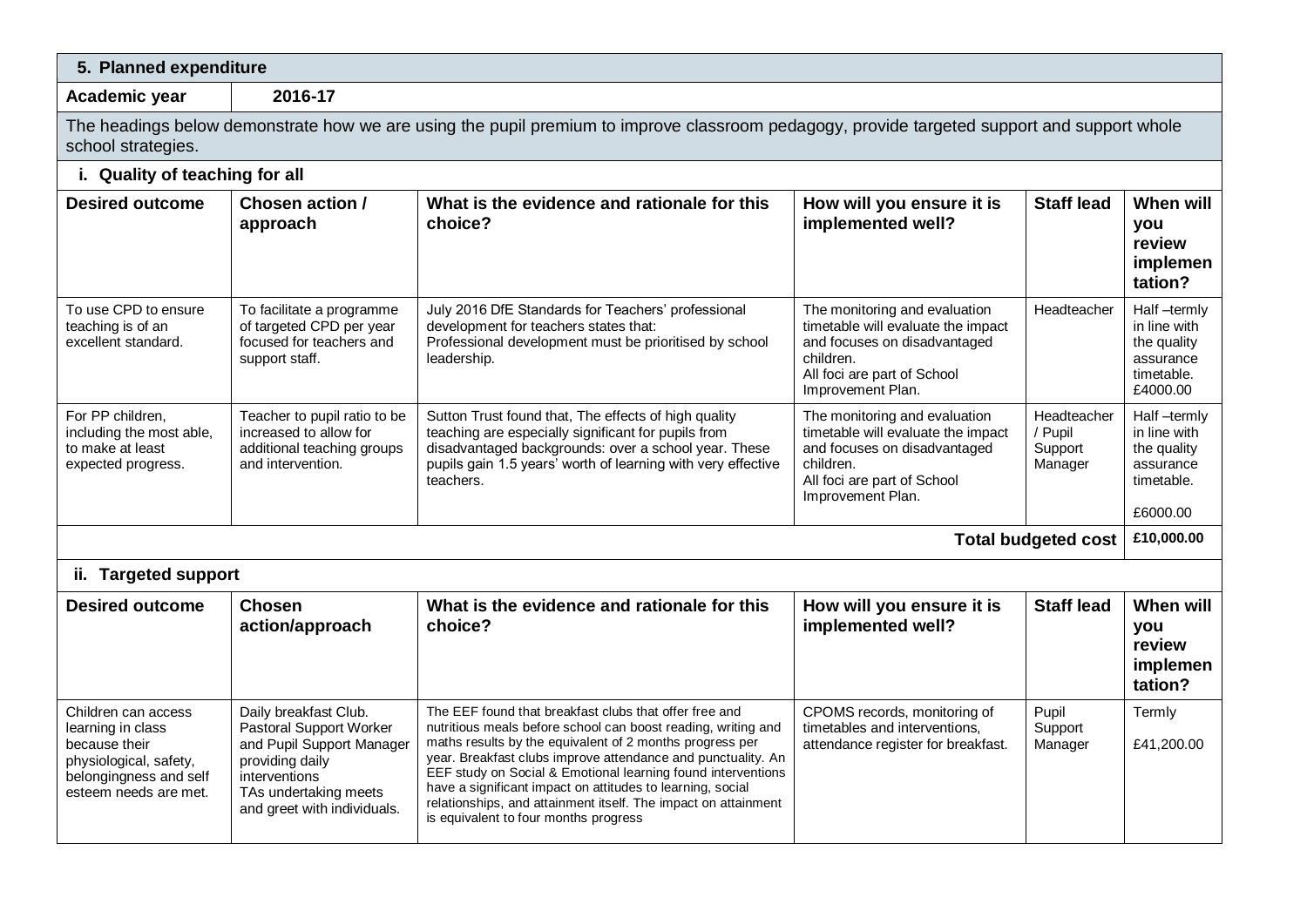| Gaps in learning are<br>accurately identified and<br>interventions are well<br>matched to needs. | Varied interventions,<br>according to need, to be<br>provided before, after and<br>sometimes during school.                                               | Gaps identified in formative assessment allows for<br>precisely targeted teaching to remedy these.<br>Meta- Analysis of research by John Hattie breaks down<br>quality of teaching into:<br>Children having clear goals/ objectives<br>Teachers providing children with modelling,<br>scaffolding, appropriate steps to achieve them.                                                                       | Pupil progress meetings<br>The monitoring and evaluation<br>timetable will evaluate the impact<br>and focuses on disadvantaged<br>children.              | Phase<br>leaders/<br>assessment<br>leader                                            | Half termly<br>£14,000.00         |
|--------------------------------------------------------------------------------------------------|-----------------------------------------------------------------------------------------------------------------------------------------------------------|-------------------------------------------------------------------------------------------------------------------------------------------------------------------------------------------------------------------------------------------------------------------------------------------------------------------------------------------------------------------------------------------------------------|----------------------------------------------------------------------------------------------------------------------------------------------------------|--------------------------------------------------------------------------------------|-----------------------------------|
| Children and parents<br>have positive aspirations<br>for their futures.                          | Whole school approach<br>through thematic<br>assemblies around<br>character and essential life<br>skills.<br>Visits by positive role<br>models to school. | The EEF have summarised the benefits of offering whole<br>school based assemblies around aspiration building and<br>other life skills, the research states that "Character and<br>essential life skill programmes appear to be more<br>effective when approaches are embedded into routine<br>educational practices (i.e. assemblies), and supported by<br>professional development and training for staff" | Pupil Voice.<br>The monitoring and evaluation<br>timetable will evaluate the impact<br>and focuses on disadvantaged<br>children.                         | Pupil<br>Support<br>Manager                                                          | Half termly<br>£300.00            |
| Children's attitude and<br>behaviour for learning<br>improves.                                   | Introduction of Jigsaw<br>PSHE SOW.<br>HLTA teaching PSHE in<br>every class.<br>Review and embed<br>behaviour policy.                                     | EEF research states "Overall, the evidence makes it clear<br>that reducing challenging behaviour in schools can have a<br>direct and lasting effect on pupils' learning. However,<br>school leaders should be aware that some interventions<br>can be effective in reducing problematic behaviour without<br>improving attainment".                                                                         | HLTA teaching PHSE to follow<br>Jigsaw curriculum, with oversight<br>from subject leader.<br>Behaviour policy to be reviewed<br>and agreed by all staff. | <b>PHSE</b><br>Subject<br>Leader<br>Head<br>teacher /<br>Pupil<br>Support<br>Manager | Half termly<br>£11,600.00         |
| Parental engagement<br>improves.                                                                 | Positive discrimination for<br>PP parents for<br>engagement.<br>Home visits by PSM.<br>Accompanied visits to<br>signposted pathways.                      | To build relationships with children and their families. To<br>provide local and locate support. To liaise with relevant<br>services.<br>Research (and common sense) tells us that families and<br>parents are critical to pupil's attainment. Feinstein and<br>Symons (1999) found that parental interest in their child's<br>education was the single greatest predictor of age 16<br>achievement.        | Register demonstrate attendance<br>at parent's evenings/ workshop/<br>celebration improves.                                                              | Pupil<br>Support<br>Manager                                                          | After each<br>event.<br>£2,500.00 |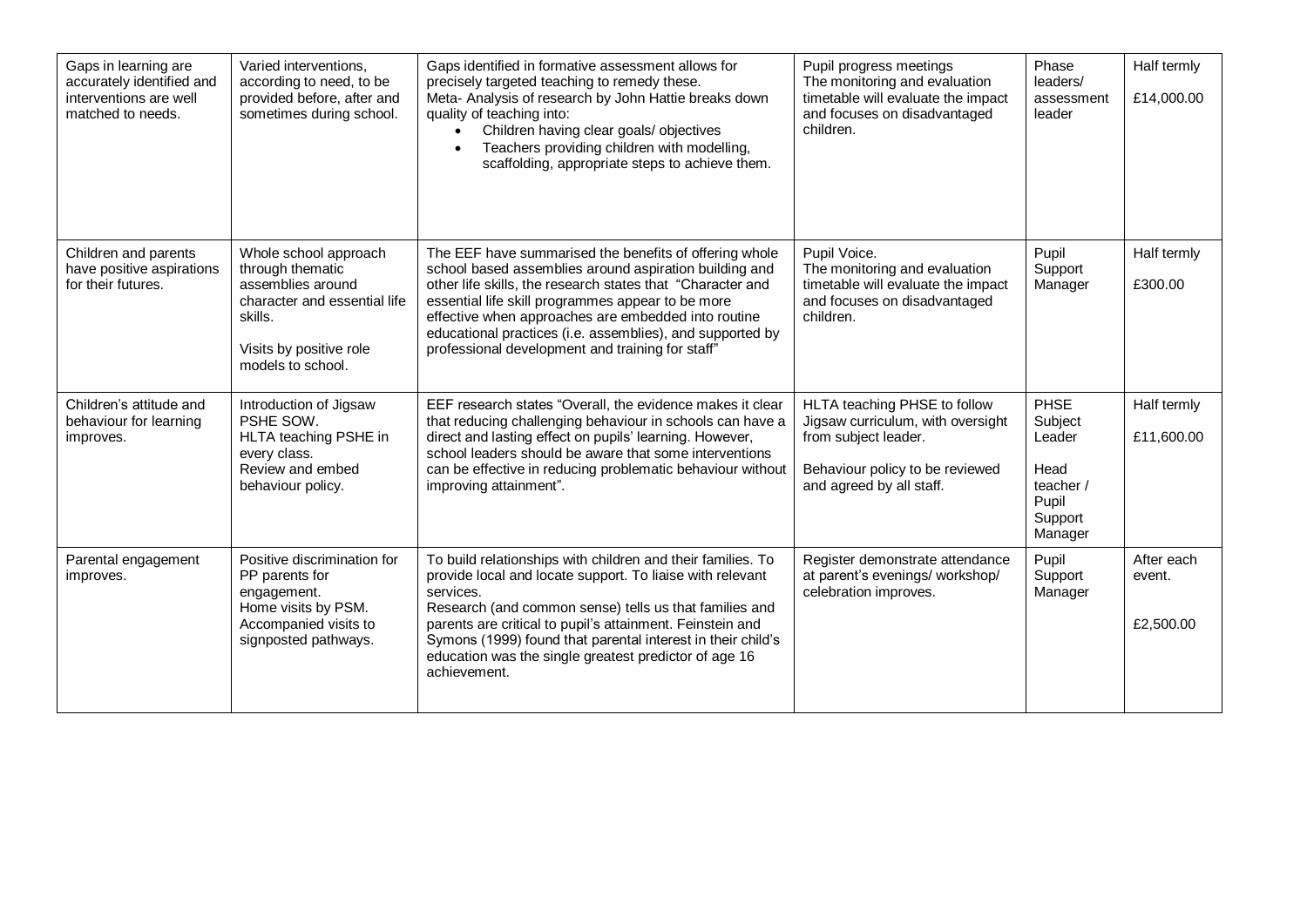| Parents develop their<br>skills and are more able<br>to support their children.                                                        | Information sessions by<br>subject leaders for reading,<br>phonics, maths for parents.<br>Triple P parenting.<br>Drop in support sessions<br>and coffee mornings.                                                                                        | To build relationships with children and their families. To<br>provide local and locate support. To liase with relevant<br>services.<br>Research (and common sense) tells us that families and<br>parents are critical to pupil's attainment. Feinstein and<br>Symons (1999) found that parental interest in their child's<br>education was the single greatest predictor of age 16<br>achievement.                                                                                                | Register demonstrate attendance<br>at parent's evenings/ workshop/<br>celebration improves.         | Pupil<br>Support<br>Manager | After each<br>event.<br>£2,500.00<br>Training,<br>delivery and<br>resources |
|----------------------------------------------------------------------------------------------------------------------------------------|----------------------------------------------------------------------------------------------------------------------------------------------------------------------------------------------------------------------------------------------------------|----------------------------------------------------------------------------------------------------------------------------------------------------------------------------------------------------------------------------------------------------------------------------------------------------------------------------------------------------------------------------------------------------------------------------------------------------------------------------------------------------|-----------------------------------------------------------------------------------------------------|-----------------------------|-----------------------------------------------------------------------------|
| Families are supported<br>by a multi-agency<br>approach.                                                                               | PSM and SENCo liaise<br>with multi agencies.<br>CAFs are in place for<br>families with additional<br>needs.<br>PSM produces pathways<br>which are shared with<br>parents to support with<br>external barriers, i.e.<br>housing, debt, low income<br>etc. | To ensure that families are support in a holistic capacity.<br>By meeting their physiological, safety, belonging and self-<br>esteem needs we can reduce the barriers.                                                                                                                                                                                                                                                                                                                             | Families no longer needs the<br>Early Help and Support.<br>CAFs are used effectively.               | Pupil<br>Support<br>Manager | As needed<br>by families.<br>£3,500.00                                      |
| iii. Enrichment and experiences                                                                                                        |                                                                                                                                                                                                                                                          |                                                                                                                                                                                                                                                                                                                                                                                                                                                                                                    | <b>Total Budget Cost</b>                                                                            |                             | £75,600.00                                                                  |
| Children's attitude and                                                                                                                | <b>Chosen</b>                                                                                                                                                                                                                                            | What is the evidence and rationale for this                                                                                                                                                                                                                                                                                                                                                                                                                                                        | How will you ensure it is                                                                           | <b>Staff lead</b>           | When will                                                                   |
| behaviour for learning<br>improves.                                                                                                    | action/approach                                                                                                                                                                                                                                          | choice?                                                                                                                                                                                                                                                                                                                                                                                                                                                                                            | implemented well?                                                                                   |                             | you<br>review                                                               |
|                                                                                                                                        |                                                                                                                                                                                                                                                          |                                                                                                                                                                                                                                                                                                                                                                                                                                                                                                    |                                                                                                     |                             | implemen<br>tation?                                                         |
| Children can access<br>learning in class<br>because their<br>physiological, safety,<br>belongingness and self<br>esteem needs are met. | Nurture groups with TA3<br>Self esteem groups<br>Rainbow Room - breakout<br>and safe space.<br>Providing essential school<br>equipment and uniform                                                                                                       | The EEF found that breakfast clubs that offer free and<br>nutritious meals before school can boost reading, writing<br>and maths results by the equivalent of 2 months progress<br>per year. Breakfast clubs improve attendance and<br>punctuality.<br>An EEF study on Social & Emotional learning found<br>interventions have a significant impact on attitudes to<br>learning, social relationships, and attainment itself. The<br>impact on attainment is equivalent to four months<br>progress | CPOMS records, monitoring of<br>timetables and interventions,<br>attendance register for breakfast. | Pupil<br>Support<br>Manager | Termly<br>£11,000.00                                                        |